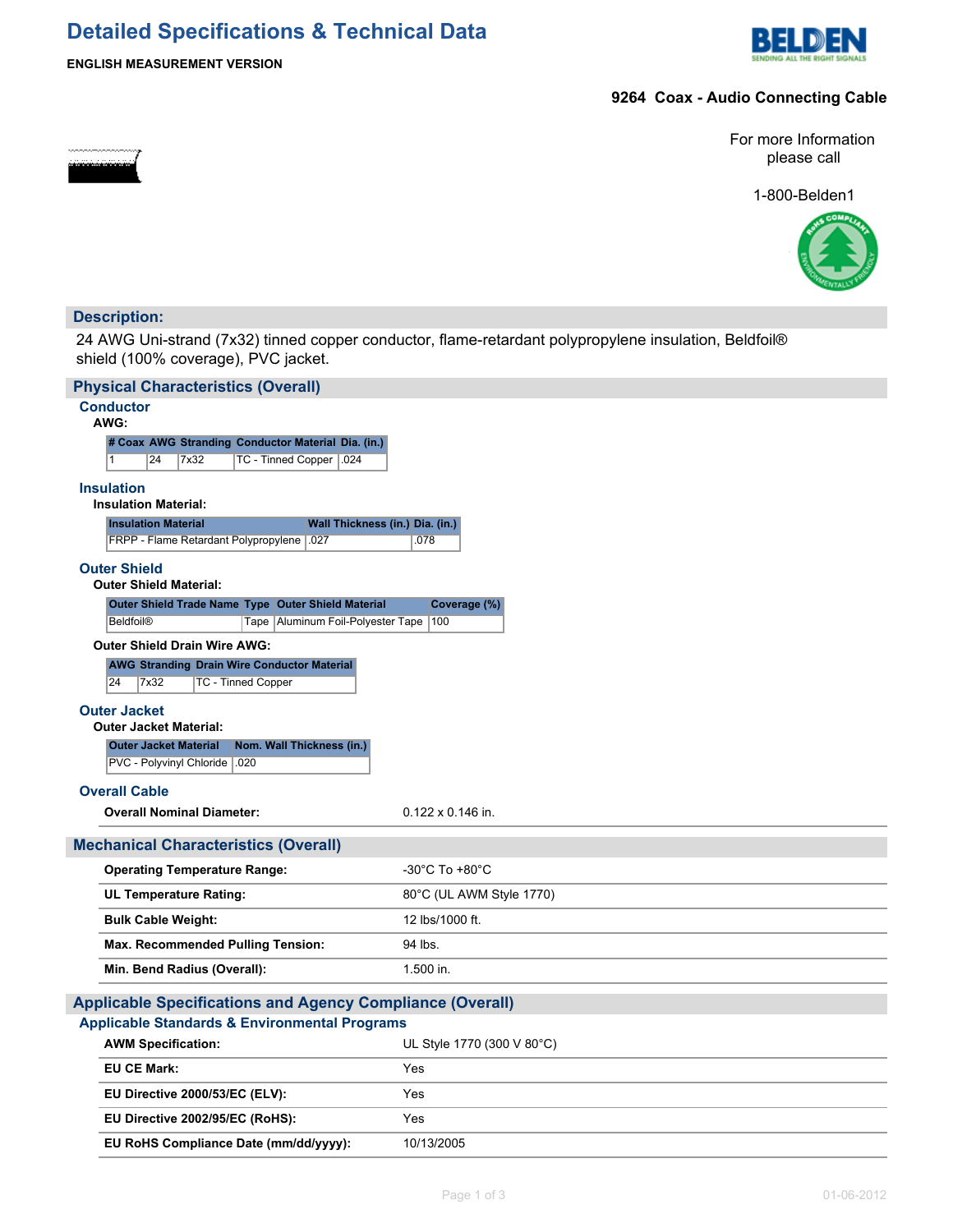# **Detailed Specifications & Technical Data**





### **9264 Coax - Audio Connecting Cable**

|                                                     |        | <b>SZUT ODAX - AUGIO ODINIECINY OADIE</b> |
|-----------------------------------------------------|--------|-------------------------------------------|
| EU Directive 2002/96/EC (WEEE):                     | Yes    |                                           |
| EU Directive 2003/11/EC (BFR):                      | Yes    |                                           |
| CA Prop 65 (CJ for Wire & Cable):                   | Yes    |                                           |
| MII Order #39 (China RoHS):                         | Yes    |                                           |
| <b>Flame Test</b>                                   |        |                                           |
| <b>UL Flame Test:</b>                               | $VW-1$ |                                           |
| <b>Plenum/Non-Plenum</b>                            |        |                                           |
| Plenum (Y/N):                                       | No     |                                           |
| <b>Electrical Characteristics (Overall)</b>         |        |                                           |
| Nom. Characteristic Impedance:                      |        |                                           |
| Impedance (Ohm)<br>50                               |        |                                           |
|                                                     |        |                                           |
| Nom. Inductance:<br>Inductance (µH/ft)              |        |                                           |
| .85                                                 |        |                                           |
| Nom. Capacitance Conductor to Shield:               |        |                                           |
| Capacitance (pF/ft)                                 |        |                                           |
| 30                                                  |        |                                           |
| <b>Nominal Velocity of Propagation:</b>             |        |                                           |
| <b>VP</b> (%)<br>62                                 |        |                                           |
| <b>Nominal Delay:</b>                               |        |                                           |
| Delay (ns/ft)<br>1.64                               |        |                                           |
| Nom. Conductor DC Resistance:                       |        |                                           |
| DCR @ 20°C (Ohm/1000 ft)<br>23.6                    |        |                                           |
| Nominal Outer Shield DC Resistance:                 |        |                                           |
| DCR @ 20°C (Ohm/1000 ft)<br>20                      |        |                                           |
| Max. Operating Voltage - UL:                        |        |                                           |
| <b>Voltage</b><br>300 V RMS (UL AWM Style 1770)     |        |                                           |
| Max. Recommended Current:                           |        |                                           |
| <b>Current</b>                                      |        |                                           |
| 2.2 Amps per conductor @ 25°C                       |        |                                           |
| <b>Notes (Overall)</b>                              |        |                                           |
| Notes: Tear-drop, machine strippable coaxial cable. |        |                                           |
| <b>Related Documents:</b>                           |        |                                           |
|                                                     |        |                                           |

No related documents are available for this product

### **Put Ups and Colors:**

| Item#         | Putup   | <b>Ship Weight</b> | Color        | <b>Notes</b> | <b>Item Desc</b>       |
|---------------|---------|--------------------|--------------|--------------|------------------------|
| 19264 0101000 | .000 FT | 14.000 LB          | <b>BLACK</b> |              | #24 USTR FRPP FS FRPVC |

**Notes:**

C = CRATE REEL PUT-UP.